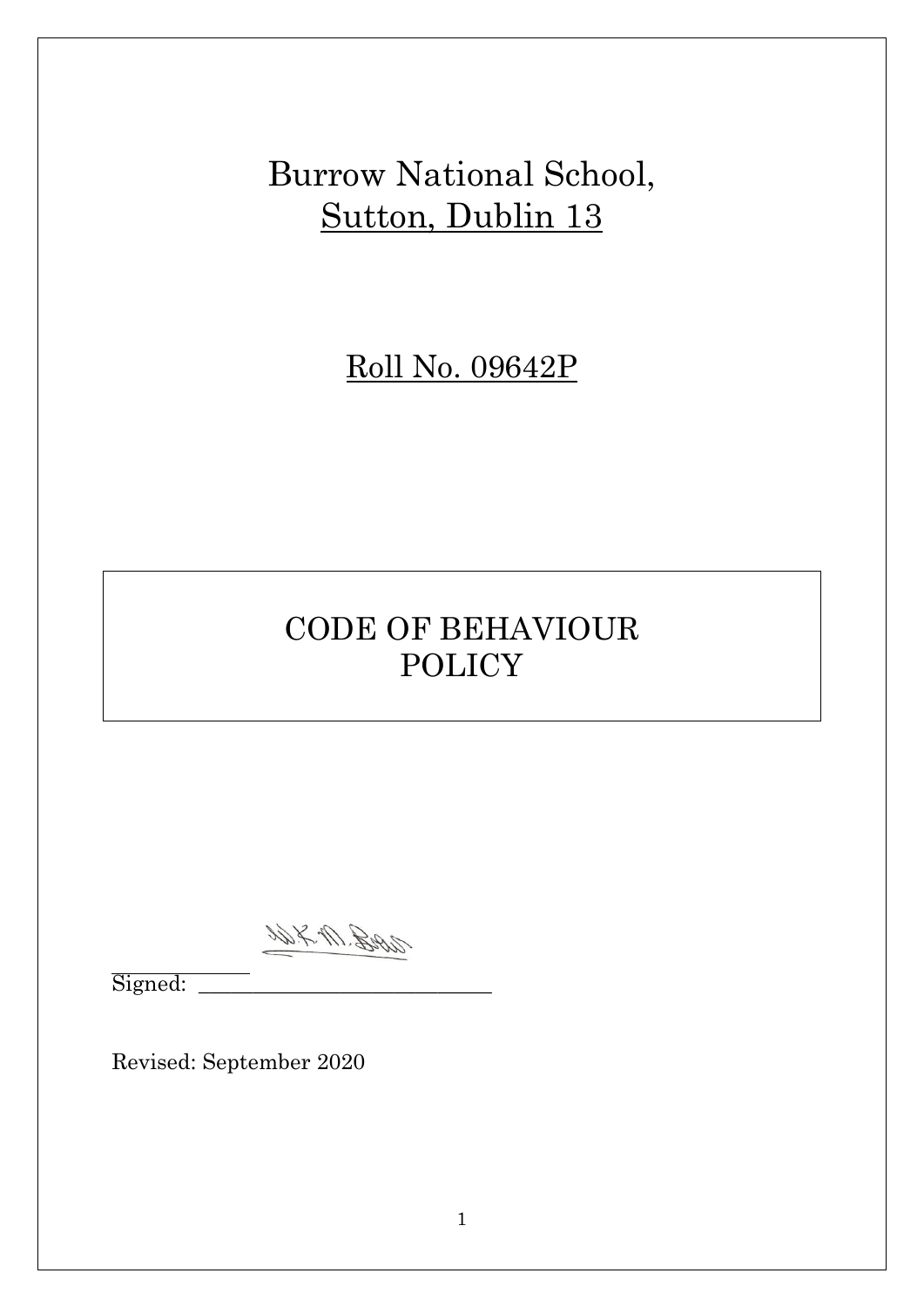# CONTENTS:

| <u>Introduction</u>                           | 3         |
|-----------------------------------------------|-----------|
| School Ethos School Ethos                     | 5/6       |
| Aims and Objectives                           | 7         |
| Lines of Communication                        | 7         |
| <b>Fostering Good Behaviour and Relations</b> | 8         |
| Standards of Behaviour                        | 9         |
| Disciplinary Procedures                       | <b>10</b> |
| <u>School Rules</u>                           | 11        |
| <b>General Information</b>                    | <u>14</u> |
| <b>APPENDIX 1</b>                             | 17        |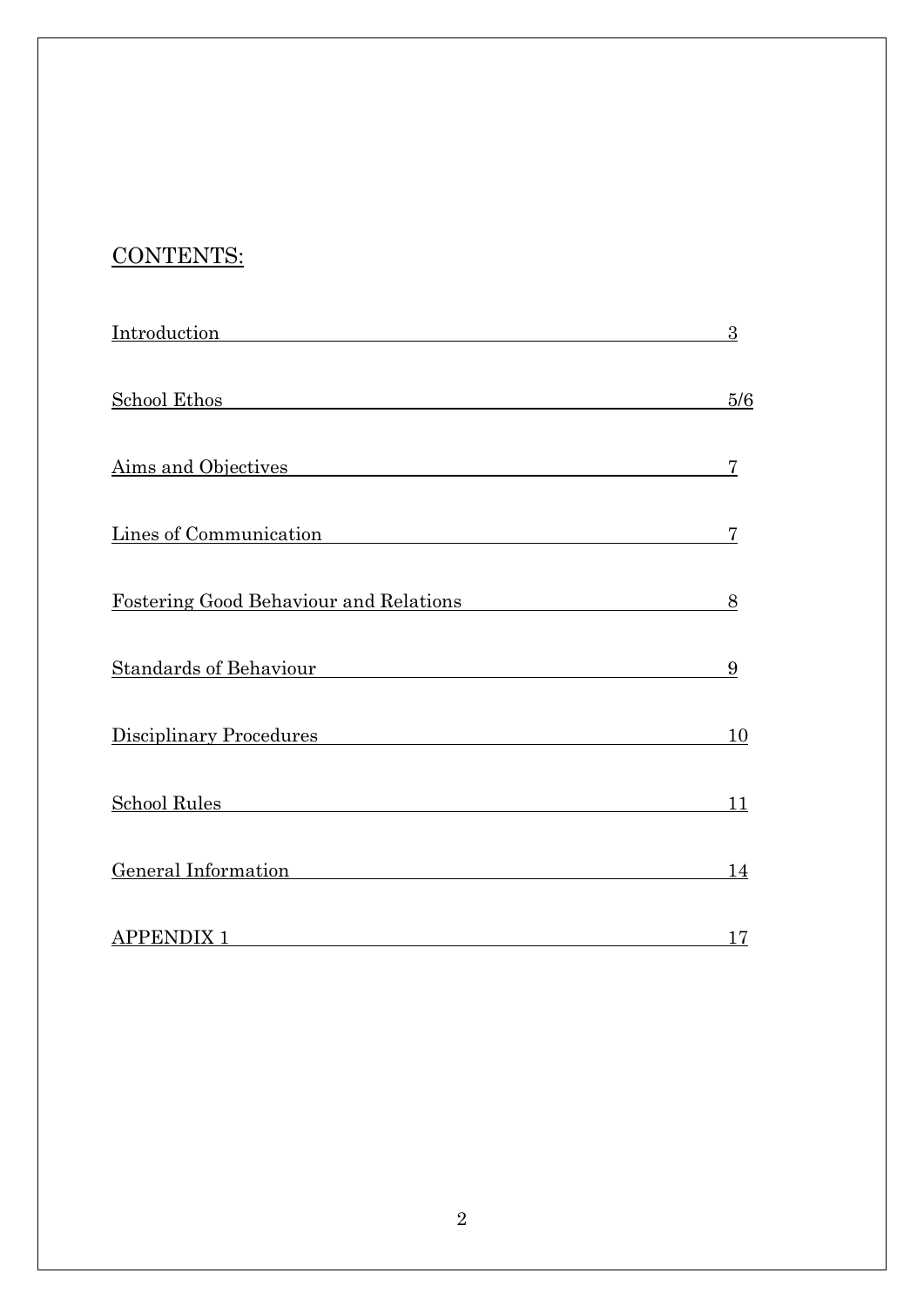An integral part of your child's application for a place and continued education in the Burrow School is signing up to the Code of Behaviour and the Anti-Bullying Policy. Please ensure that you read both of these important documents on a regular basis as your child progresses through the school.

### **INTRODUCTION**

The Ethos and Anti-Bullying Policy frame the characteristic spirit of the Burrow School. The Code of Behaviour is underpinned by this ethos and is a framework of acceptable standards within which the pupils are expected to operate.

The School uses positive techniques of motivation and encouragement with a view to providing the atmosphere in which each child can develop to their own potential.

This *Code* can only be effectively implemented if there is co-operation and support at all levels – between pupils, staff, parents/guardians, Board of Management and Parents Association all striving towards the common goal of attaining high standards of what is acceptable educationally and socially for the children within the school community.

The spirit of co-operation, support and openness outlined in this Code of Behaviour is essential to ensure a stimulating and happy atmosphere, conducive to learning and laying the foundations for worthwhile citizenship in the wider community.

The *Code* provides a framework for effective and efficient running of the school. It is drawn up, and will be implemented, with the needs of each individual child's development and education in mind. Every individual child is important and is recognised by all concerned within the school community for his/her care, development and educational advancement.

If problems arise, it is important that these should be addressed at an early stage to ensure the happiness and well-being of the child within the school. The procedure of dealing with difficulties is laid down in the *Code of Behaviour.*

A spirit of openness is encouraged, and in matters not covered by this *Code of Behaviour,* suggestions, comments and indeed complaints should be made known and DISCUSSED. Teachers are available to talk with parents/guardians on any matter at a mutually suitable time at an arranged time afterschool (2.20 pm).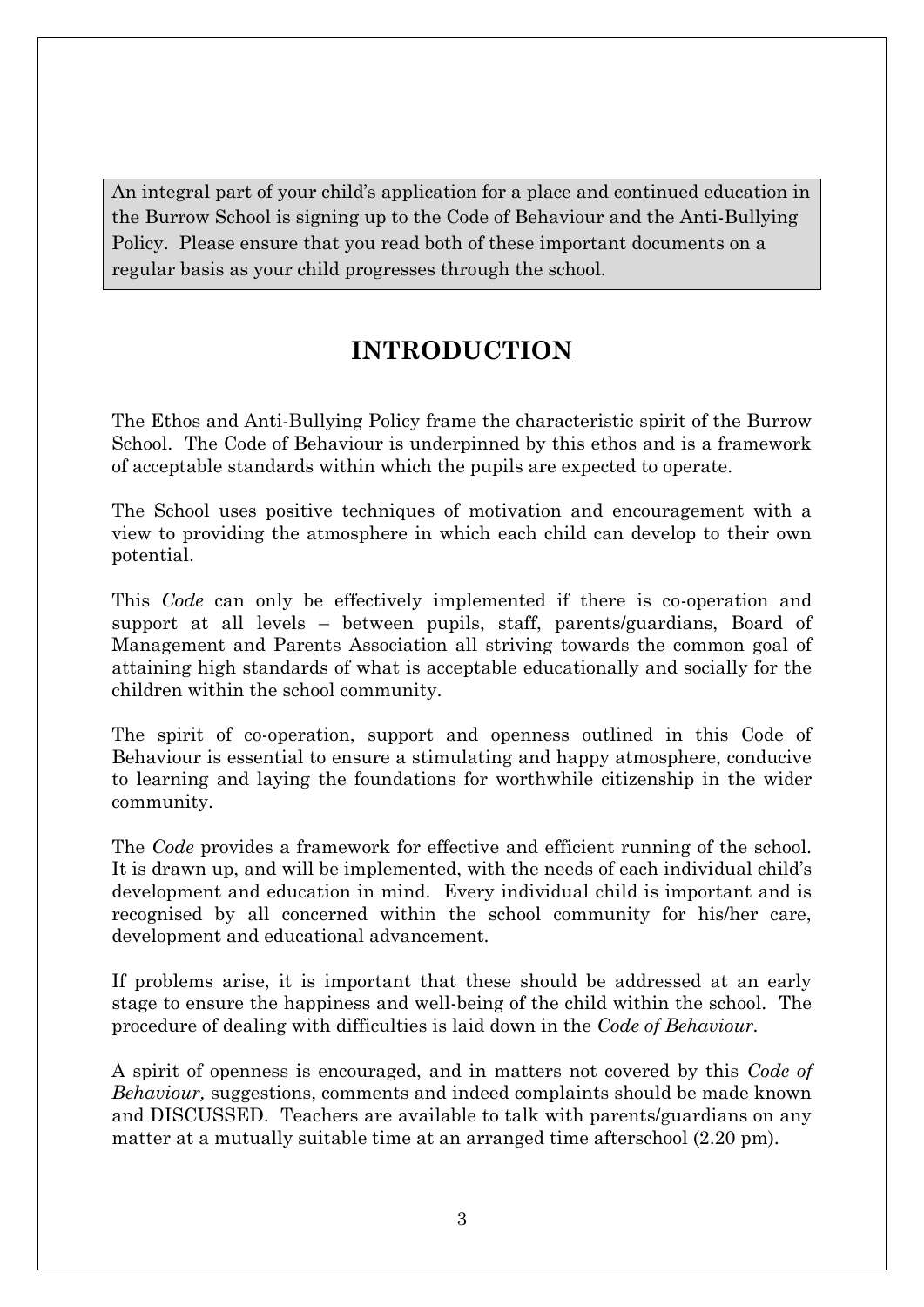The Department of Education requires each National School Board of Management to draw up a *Code of Behaviour* in order to provide clear guidelines to staff, parents/guardians and pupils. This *Code* will be reviewed regularly by the Board of Management and may be amended or updated if deemed necessary.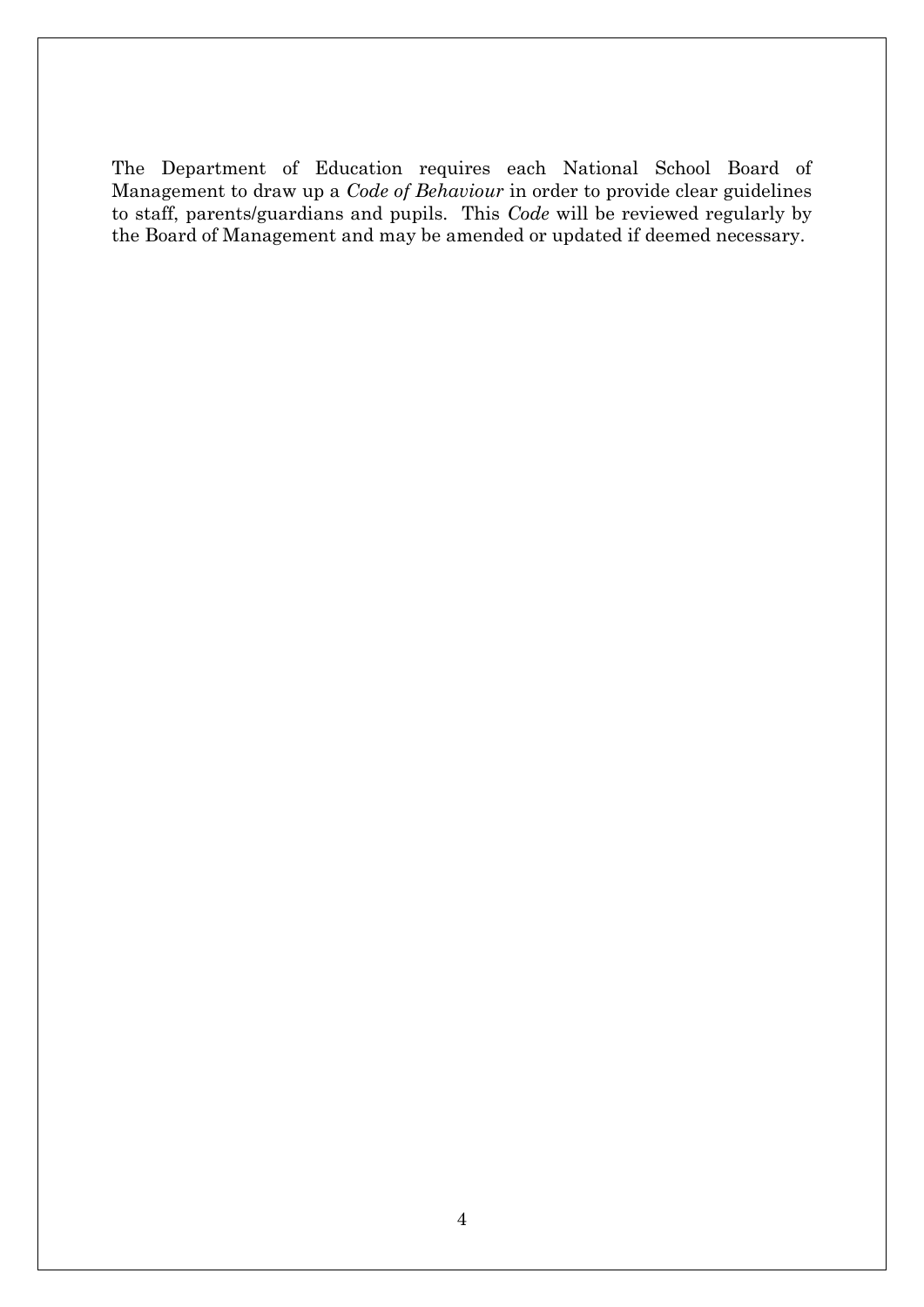### **SCHOOL ETHOS**

- The Burrow School is a denominational school under Church of Ireland management and under the patronage of the Archbishop of Dublin and Glendalough. It is an inclusive school and welcomes students of other religions and those with no religious affiliation.
- The School aims to provide a happy secure atmosphere in which learning is enjoyable and where children can grow in confidence and independence.
- The school is part of a community which includes the pupils and staff, the local population, the State and ultimately the whole of society.
- We therefore strive to develop a sense of responsibility within the school, where children will co-operate with adults and their peers and help them to have an appreciation of themselves, the community, the world in general and the problems therein.
- The Burrow School has a strong tradition of personal commitment by the staff to the personal and academic welfare of each child. **This commitment is the base on which a happy school community is built which fosters tolerance, understanding, co-operation and respect as well as the educational advancement for all within.**
- The Burrow School recognises that each pupil has individual needs and abilities and that each develops at a different rate. Therefore we try to help children reach their potential and have a sense of satisfaction having done their best.
- Each child is encouraged and guided in the development of sound study skills and good work habits.
- The school seeks to develop pupils' thinking skills so that they will have questioning minds and know how to seek information for themselves.

#### The Board of Management supports the principles of:

- **Inclusiveness,** particularly with reference to the enrolment of children with a disability or other special educational need.
- **Respect for diversity** of values, beliefs, traditions, languages and ways of life in society.
- **Equality** of access and participation in the school.
- **Parental choice** in relation to enrolment.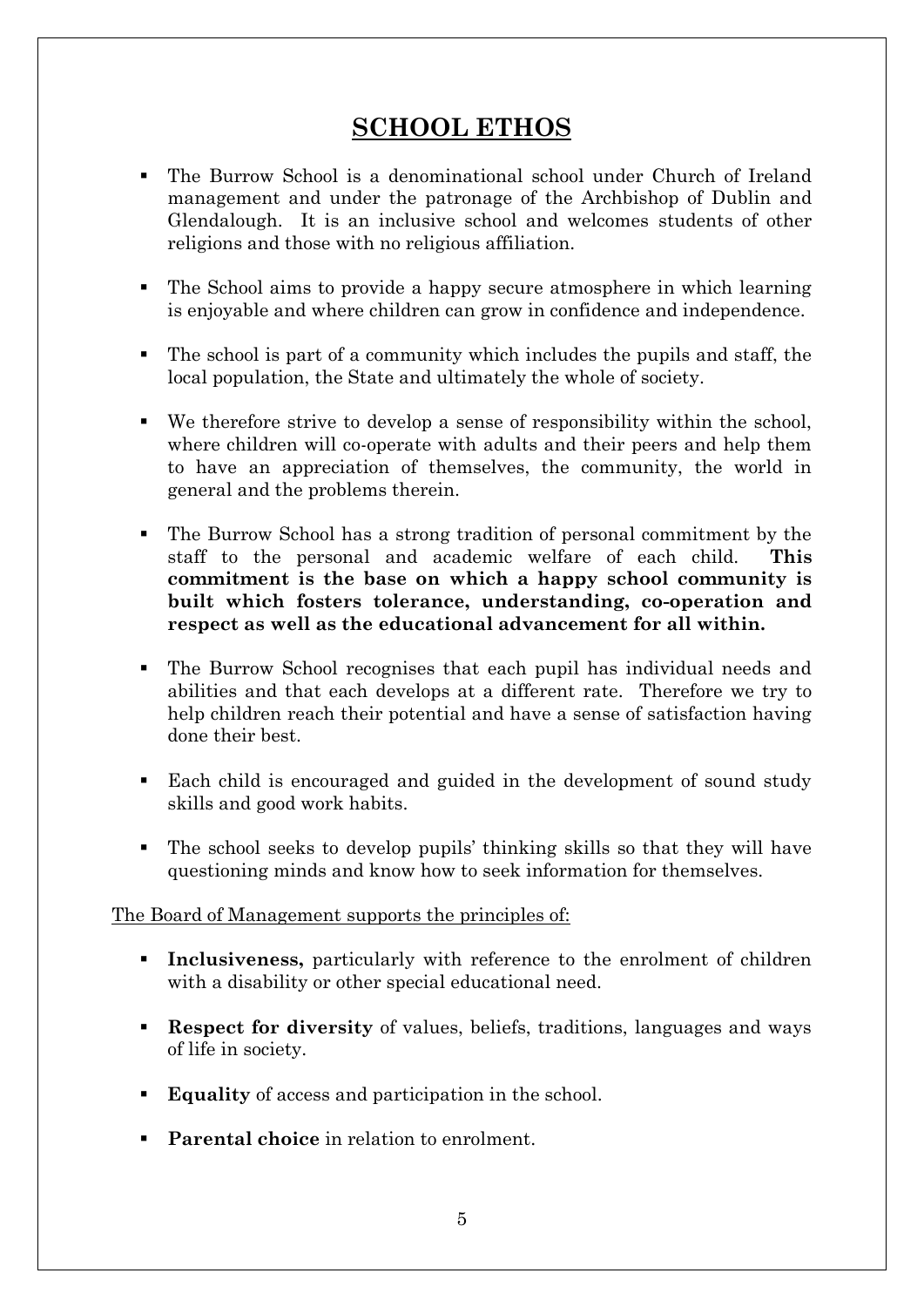All the relevant partners (pupils, staff, parents/guardians and management) in the school community work in unison to provide a safe, happy environment in which each child will be valued as a unique individual and their holistic development advanced appropriately.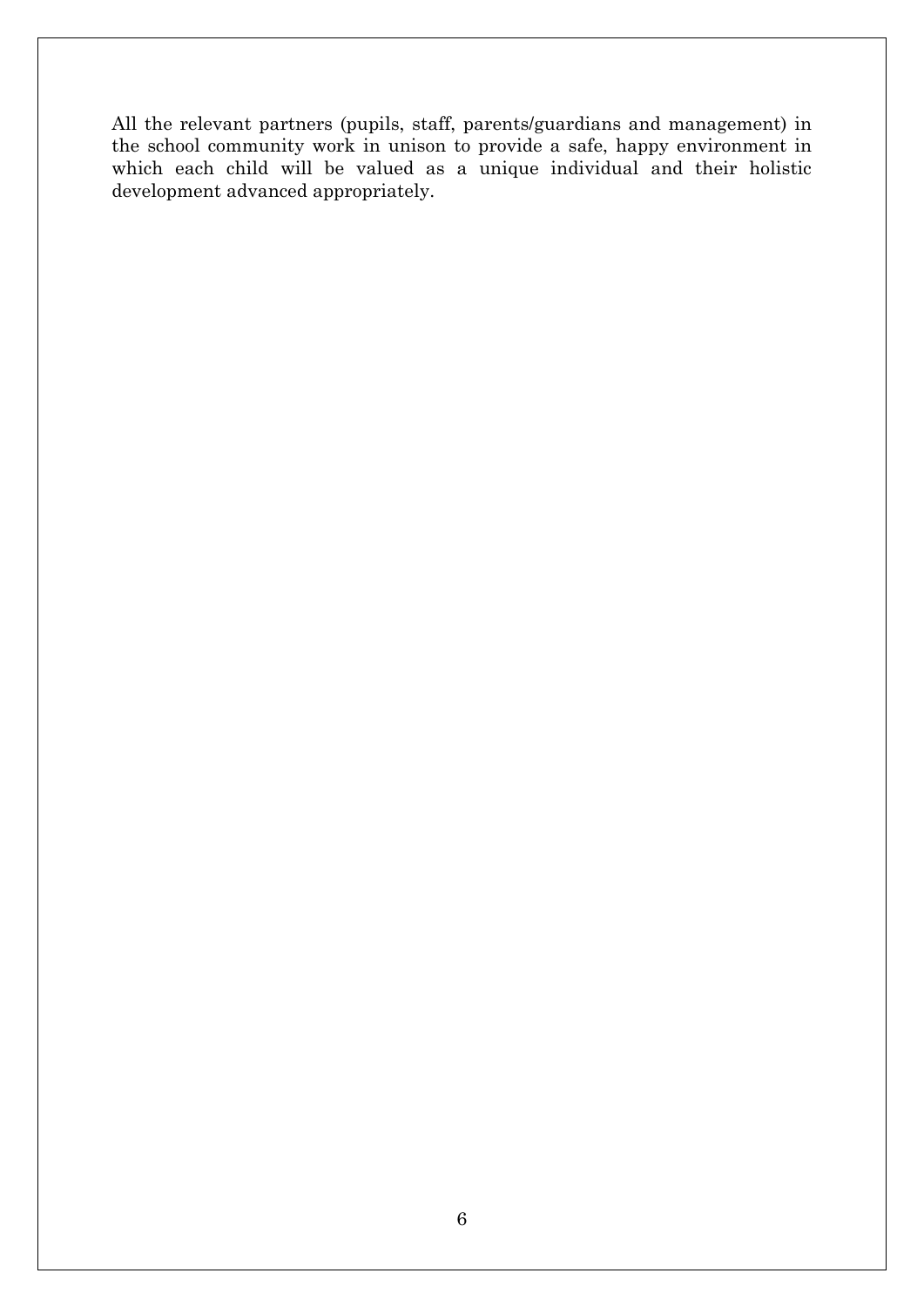## **AIMS AND OBJECTIVES**

- To ensure that the individuality of each child is accommodated while acknowledging the right of each child to education in a positive learning environment.
- To foster a self-esteem and self-worth in children by developing selfrespect, respect for peers, for those in authority and for the environment of the child.
- To achieve a high standard of behaviour through a strong sense of community within the school and a high level of co-operation between staff, pupils and parents/guardians.
- To encourage learning by good example defined by those within the school environment.
- To foster caring attitudes to one another and to the environment.
- To devise school rules so that the health, safety and welfare of all members of the school community are protected.

# **LINES OF COMMUNICATION**

 $\_$  , and the contribution of the contribution of the contribution of the contribution of  $\mathcal{L}_\mathcal{A}$ 

If a parent/guardian is concerned about his/her child – either academically or socially within the school, it is imperative that any problem should be resolved as soon as possible. The procedure will be as follows:

- 1. To arrange a meeting with the class teacher contact the school secretary.
- 2. If unsatisfied, contact the Principal and or Deputy Principal and/or Senior member of staff.
- 3. If the situation still requires attention, contact the Chairperson of the Board of Management.

**We would appeal to all parents/guardians to respect and adhere to these procedures.**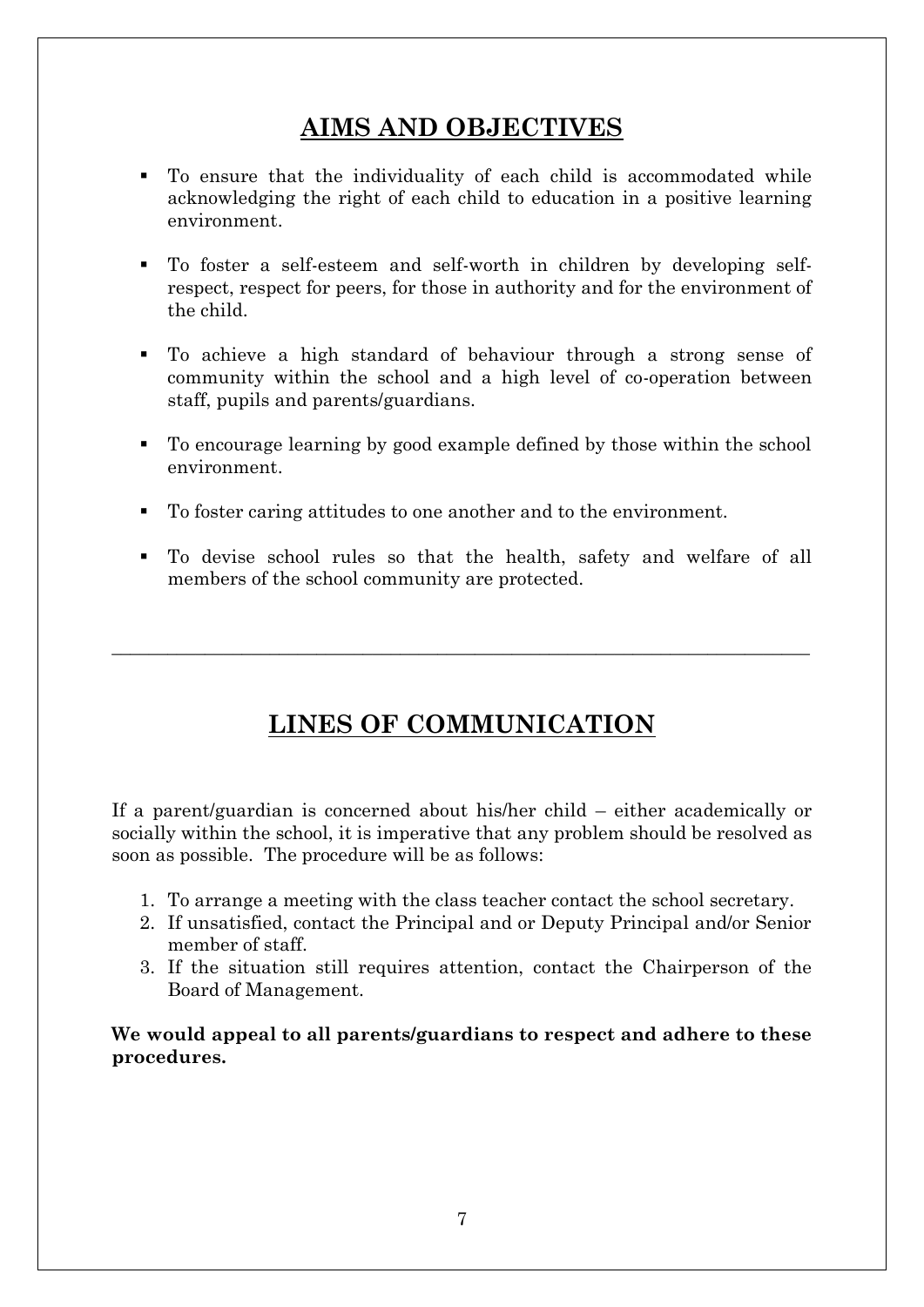# **FOSTERING GOOD BEHAVIOUR AND RELATIONS**

The policy of the school is to encourage openness between parents/guardians and teachers to discuss the safety, welfare and well being of all pupils.

All the adults encountered by the pupils at school have an important responsibility to model high standards of behaviour, both in their dealings with the children and with each other, as their example has an important influence on the children.

It is essential that good relations and a positive approach should prevail between home and school. Parents/guardians are encouraged to foster the spirit of the Code.

If any negative misgivings about the school should arise, please ensure that these are never discussed within a child's hearing. *Beware little ears!*

The use of praise and reward for good behaviour encourages high standards of responsible behaviour among pupils.

Encouraging this good behaviour is key to creating and maintaining an orderly atmosphere conducive to learning in the school.

Where sanctions are necessary, pupils should understand that it is the behaviour that is unacceptable, not the pupil.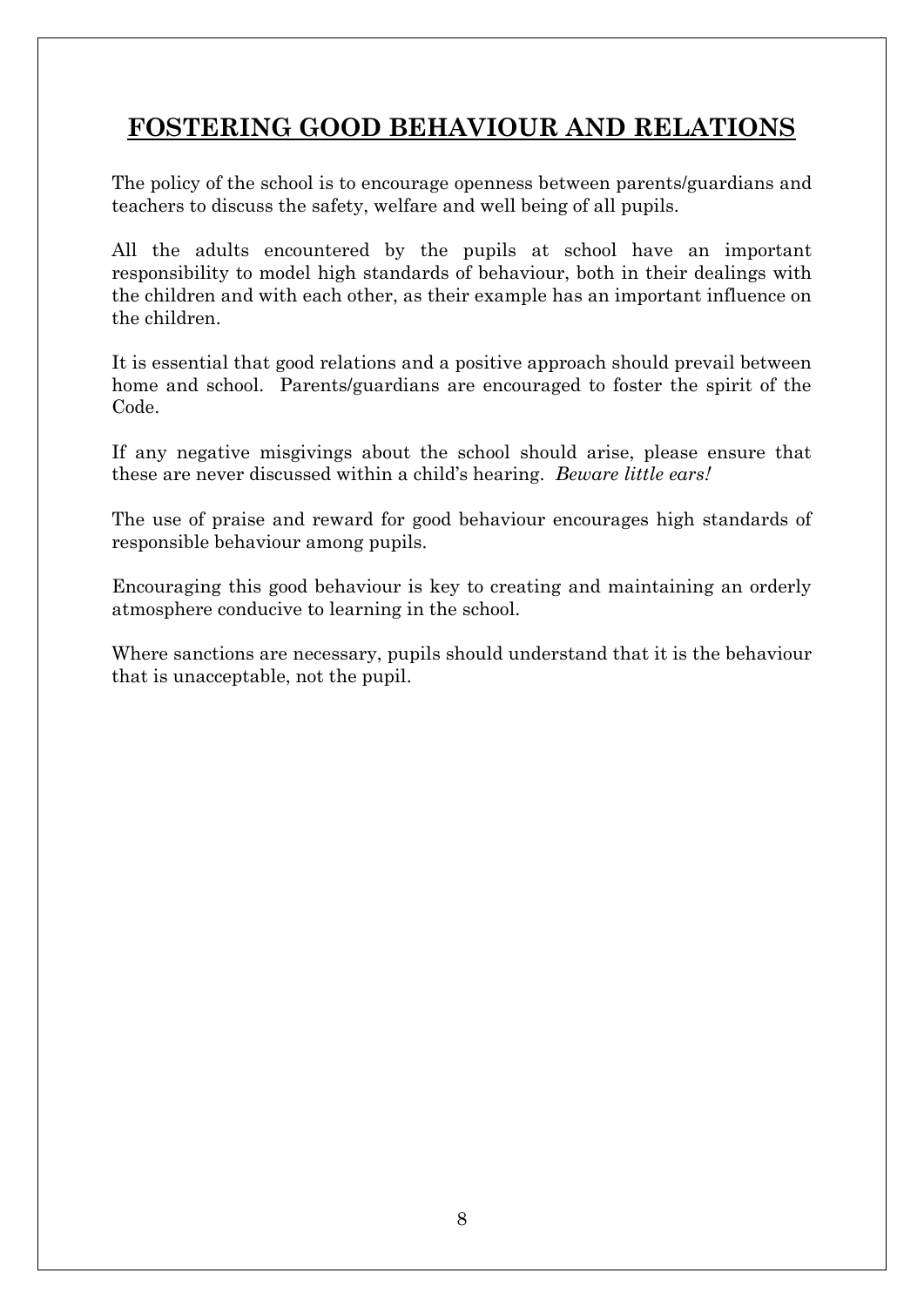# STANDARDS OF BEHAVIOUR

Part of the vision of the Burrow is to help children achieve their personal best. They will constantly be encouraged, praised and listened to by adults in the school.

Teachers have systems for rewarding good and respectful behaviour on an individual class basis. Across the age spectrum some examples may include sticker charts, pupil of the day, homework passes, golden time reward, etc.

### **UNACCEPTABLE BEHAVIOUR:**

Three levels of misbehaviour are recognised: **Minor, Serious and Gross**. All instances of a minor nature are dealt with by the class teacher. In cases of repeated minor misbehaviour, and single instances or repeated serious misbehaviour, the parents/guardians and Principal and/or Deputy Principal and/or Senior member of Staff may be involved as early as is deemed appropriate. If there is an instance of gross misbehaviour, the parents/guardians and Principal will be involved immediately.

Examples of **Serious** Misbehaviour:

- Behaviour that is hurtful (including bullying, harassment, discrimination and victimisation).
- Behaviour that interferes with teaching and learning.
- Threats of physical hurt to another person.
- Damage to property.
- **Theft.**
- Using mobile phones on or other electrical devices during school time.
- Not adhering to HSE Covid-19 guidelines.

Examples of **Gross** Misbehaviour:

- Assault of a teacher or pupil.
- Serious theft.
- Serious damage to property.

Please note: the Burrow School maintains a very strict policy on Bullying. We ask that all parents/guardians familiarise themselves with the school's dedicated anti-bullying policy.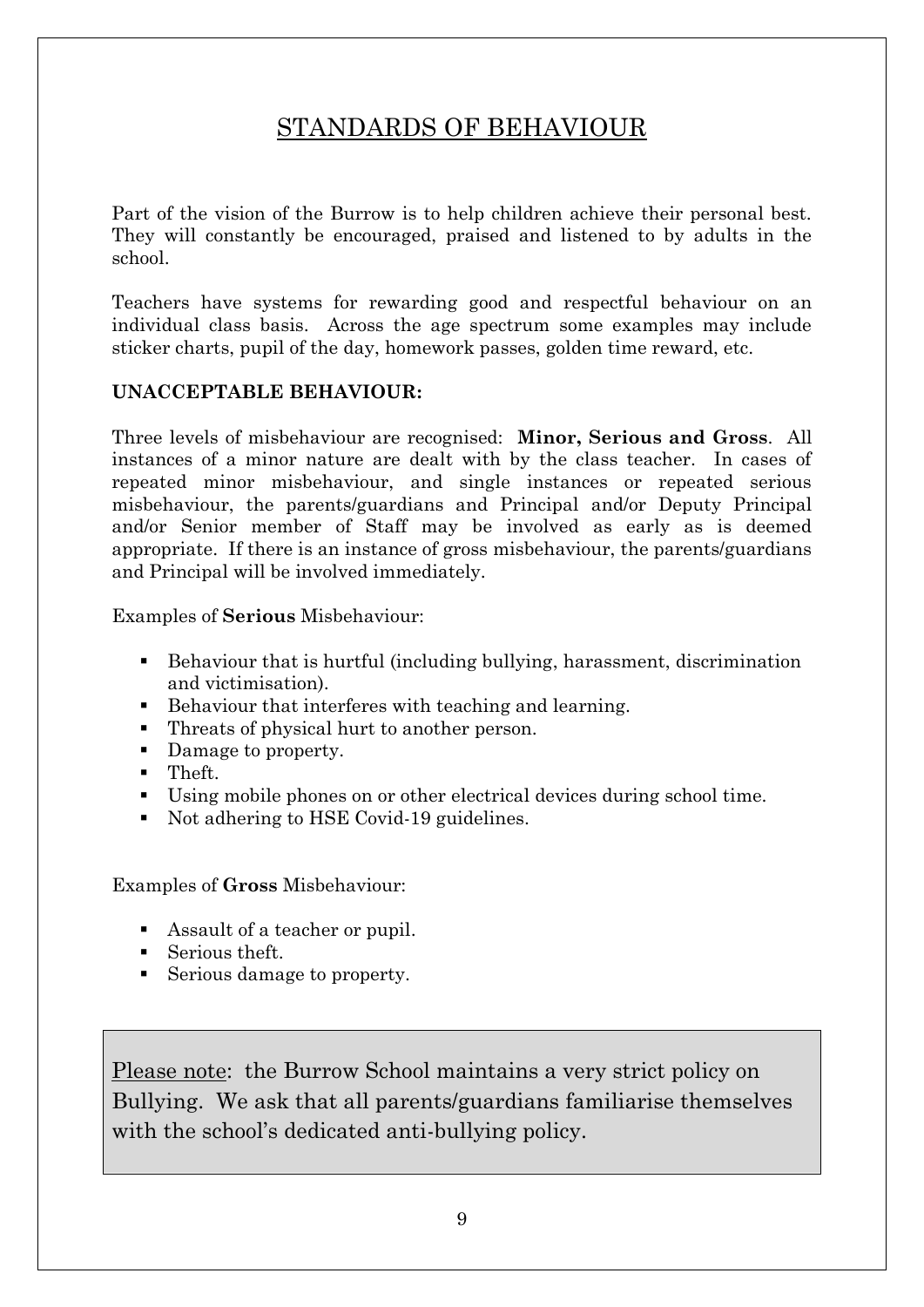# **DISCIPLINARY PROCEDURES**

**The Board of Management has ultimate responsibility for behaviour in the school. The Code of Behaviour is formulated by the Principal and teaching staff. The Principal has overall responsibility for the execution of this Code within the school community.**

#### **The** *"Procedure"* **is as follows:**

- 1. Each teacher has responsibility for the maintenance of good behaviour within his/her classroom; while sharing a common responsibility for good order on the school premises.
- 2. A pupil will be referred to the Principal and/or Deputy Principal and/or senior member of staff for cases of repeated misbehaviour, serious misbehaviour or gross misbehaviour.
- 3. Parents/guardians will be contacted as soon as is appropriate.
- 4. If necessary, the Board will become involved.

Note that a separate set of procedures come into effect once the Board has become involved. These are detailed in Appendix A.

#### **Possible '***Actions'* **are as follows:**

Throughout these disciplinary procedures, any of the following actions may be applied at any time at the discretion of the teacher and/or Principal:

- $\triangleright$  Reasoning with pupil
- $\triangleright$  Verbal reprimand including advice on how to improve
- $\triangleright$  Apology to other party involved
- Temporary separation from peers within class and/or temporary removal to another class
- $\triangleright$  Prescribing extra work
- $\triangleright$  Writing out the sequence of events as to what happened
- $\triangleright$  Loss of privileges
- $\triangleright$  Detention (15 minutes after school) The Principal can issue a warning for detention if deemed an appropriate punishment. If 3 warnings are given then it is detention after school for the following day  $2.15 - 2.30$  pm. Parents will be notified of this in the home work journal.
- $\triangleright$  Communication with parents/guardians
- $\triangleright$  Referral to Principal
- $\triangleright$  Principal communicating with Parents/Guardians
- Exclusion (Suspension or Expulsion) from school

In the administration of this section of the Code of Behaviour, it is essential to point out that **it is the child's behaviour which is being rejected, not the child.** It is extremely important that the **dignity of the parent/guardian,**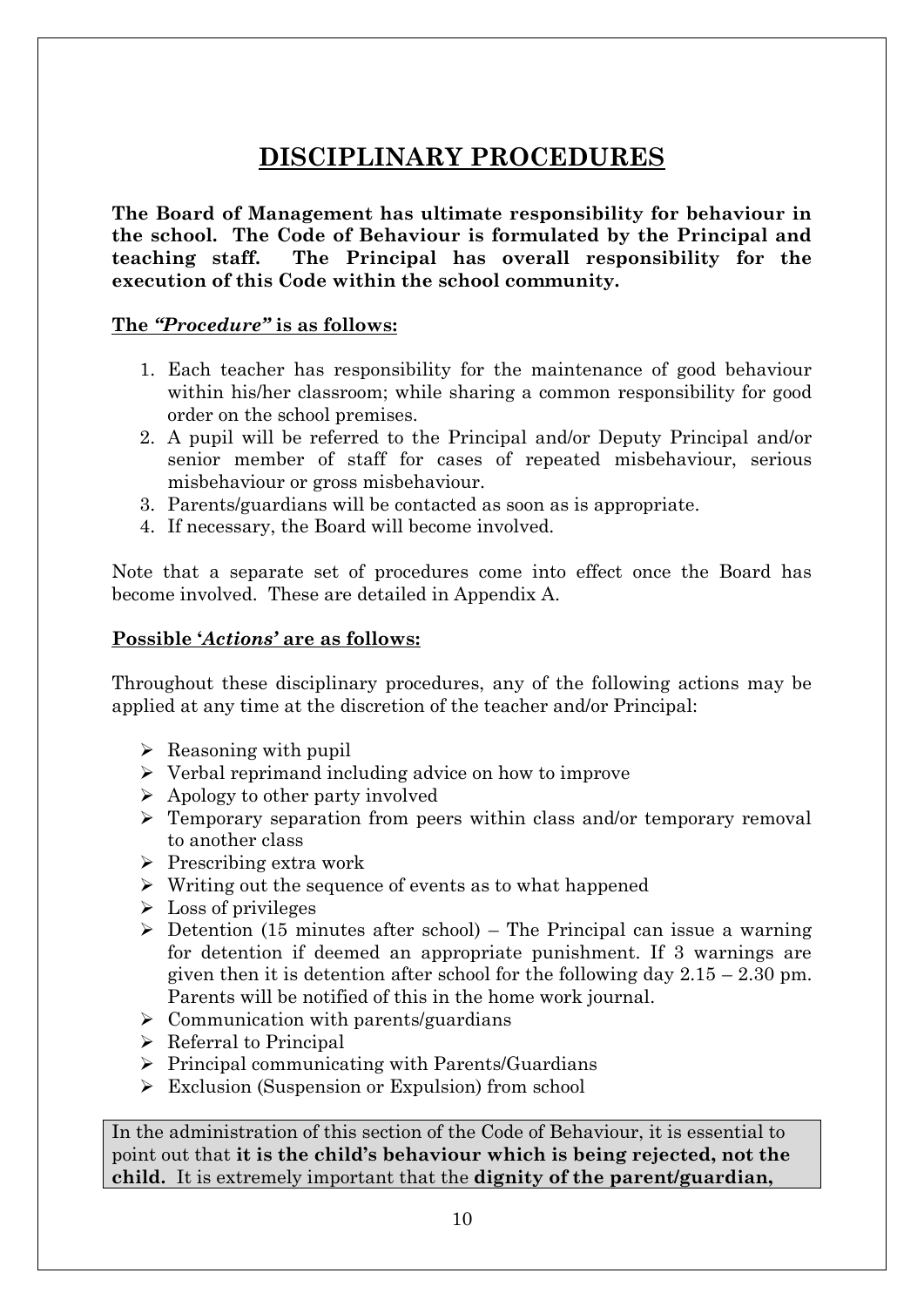#### **child and teaching staff is respected at all times.**

**\_\_\_\_\_\_\_\_\_\_\_\_\_\_\_\_\_\_\_\_\_\_\_\_\_\_\_\_\_\_\_\_\_\_\_\_\_\_\_\_\_\_\_\_\_**

### **SCHOOL RULES**

**"Class Rules" are developed by the teacher and the pupils at the start of each year. By definition these are specific to the class and appropriate to their age range. However, they are an integral part of the school rules.**

#### **Entering and Leaving School:**

- The School day begins at 8.35 a.m. and formal teaching starts at 8.55 a.m. Junior and Senior Infants are dismissed at 1.15 p.m. All other classes are dismissed at 2.15 p.m.
- If your child arrives after 8.55 a.m., it must be recorded in the Late book in the classroom.
- During school hours, no child may leave the school grounds unless accompanied by an adult.
- If a child has to leave during school hours, the agreed procedures are as follows:
	- Notify the school via email or phone call.
	- Come to the main door and ring the bell.
	- The Secretary will collect your child from class and sign them out.
	- If they are returning before the end of the school door come to the main door and the secretary will see them back to class and sign them back in.
- If a child is absent from school for any period, the Class Teacher must be notified. Written notification must be given by email to burrowsecretary@gmail.com

\_\_\_\_\_\_\_\_\_\_\_\_\_\_\_\_\_\_\_\_\_\_\_\_\_\_\_\_\_\_\_\_\_\_\_\_\_\_\_\_\_\_\_\_\_

- Bicycles, scooters, roller blades, etc. may not be used on the school grounds. Bicycles, etc. should be wheeled to the bicycle racks provided.
- Only infant parents are permitted on the school grounds. Only pass the gate if you have sought permission before hand.
- Parents/guardians may not drive into the school grounds.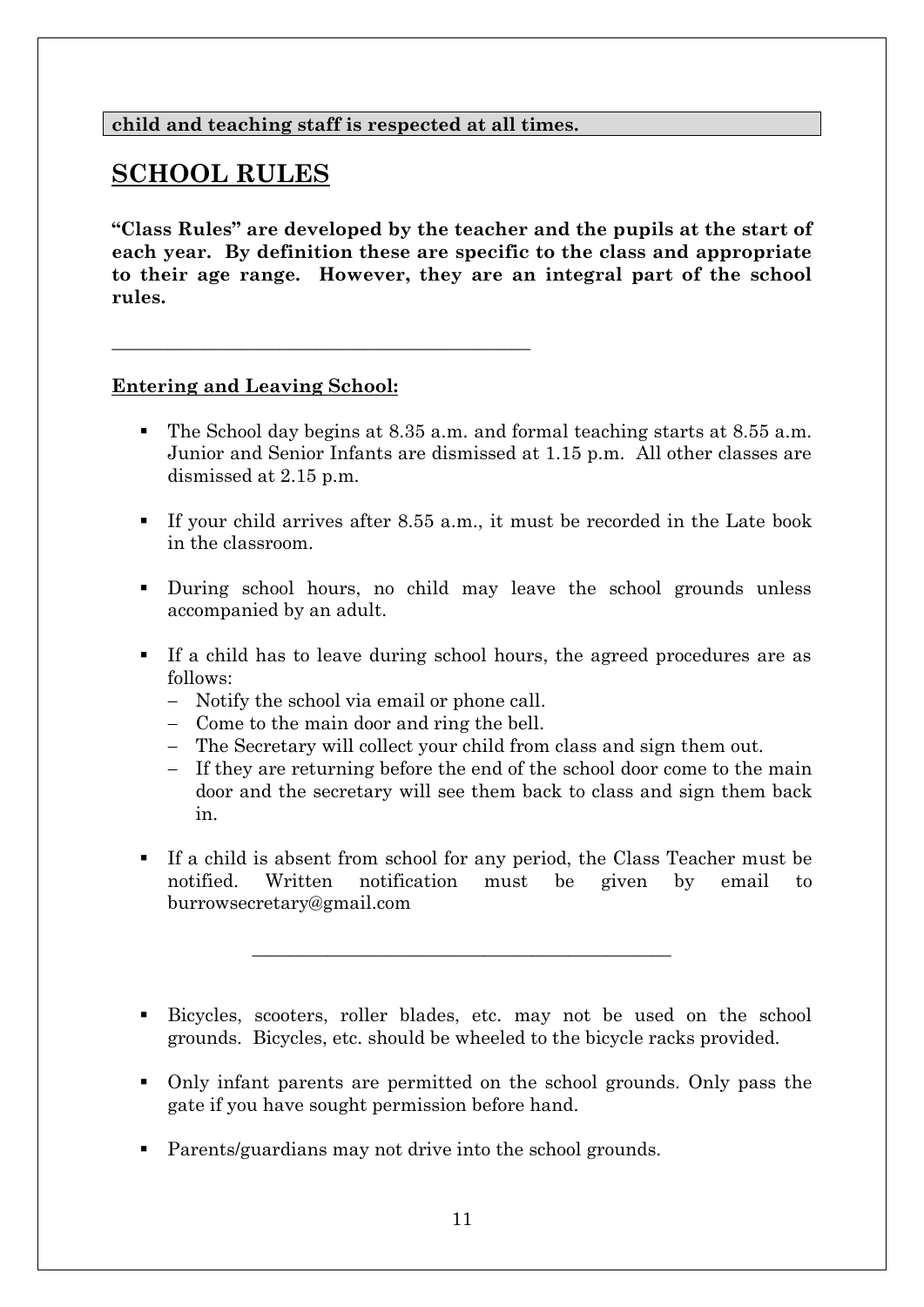- Parking on yellow "zigzag" lines is both illegal and dangerous!
- Do not block neighbouring driveways. It is inconsiderate.
- The class teacher oversees the children leaving the school premises. Fingal County Council provides a Traffic Warden Service at the opening and closing of school (both 1.15 p.m. and 2.15 p.m.)

### **Dress Code:**

- A pupil's general appearance and personal hygiene must be of an acceptable standard at all times.
- The School Uniform is compulsory and comprises of a white crested Polo Shirt and School Jumper. Additional clothing and footwear must be appropriate to the school environment.
- Jewellery must be appropriate for school activities.
- Hair below shoulder length must be tied back in plaits or buns. Fringes etc. must not block eyesight. Dyed hair is not acceptable eg coloured streaks through hair included.
- The wearing of all facial make-up is discouraged.

### **The following Acts are Forbidden on School Grounds:**

- Climbing on walls, steps, basketball poles, sheds, railings, gates or trees.
- Lifting or carrying of any children, by another child in the school yard.
- Playing of dangerous or rough games.
- Mock fighting, wrestling.
- Use of bad language.
- Access to any non-paved area (except walk-and-talk when supervised).
- Playing around staff cars.
- Ball-games, with the exception of organised activities.
- Using a mobile phone / other electrical devices.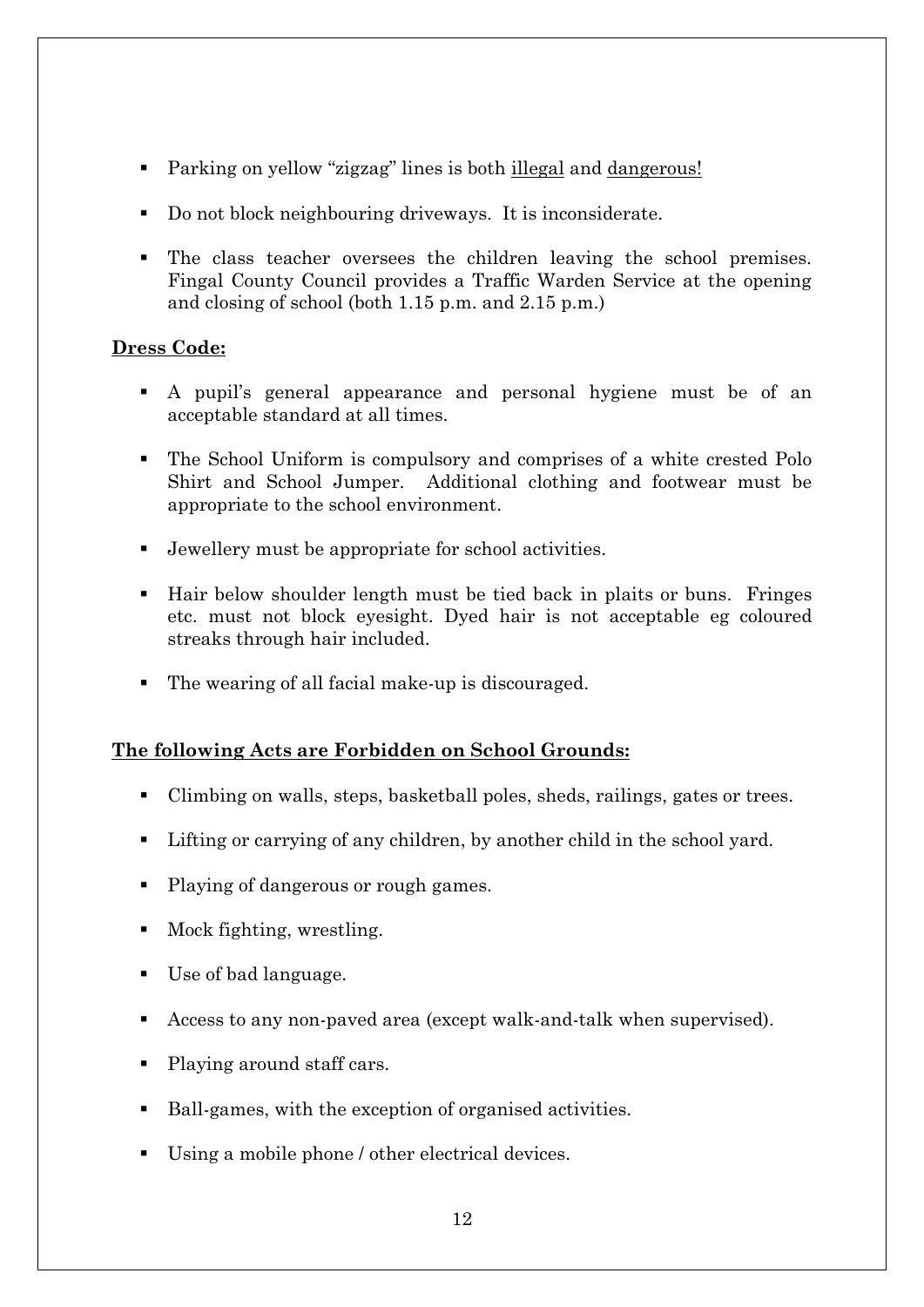#### **Yard Time:**

- Each class is allocated a play area and should play within this area at playtime.
- If a child is reprimanded by a supervising adult (at any time), all instructions given must obeyed.
- Due to the confined space, care should be taken when running.
- After playtime children must line up, not interfere with other classes, and return to class in an orderly fashion.

#### **School Property:**

- School Property and equipment must be treated with respect.
- The cost of wilful damage will be met by those responsible.

### **Mobile Phones and other electrical devices:**

 The use of mobile phones and other electrical devices are not permitted on school grounds as per our mobile phone policy unless written consent from parent to have one in their position during school hours.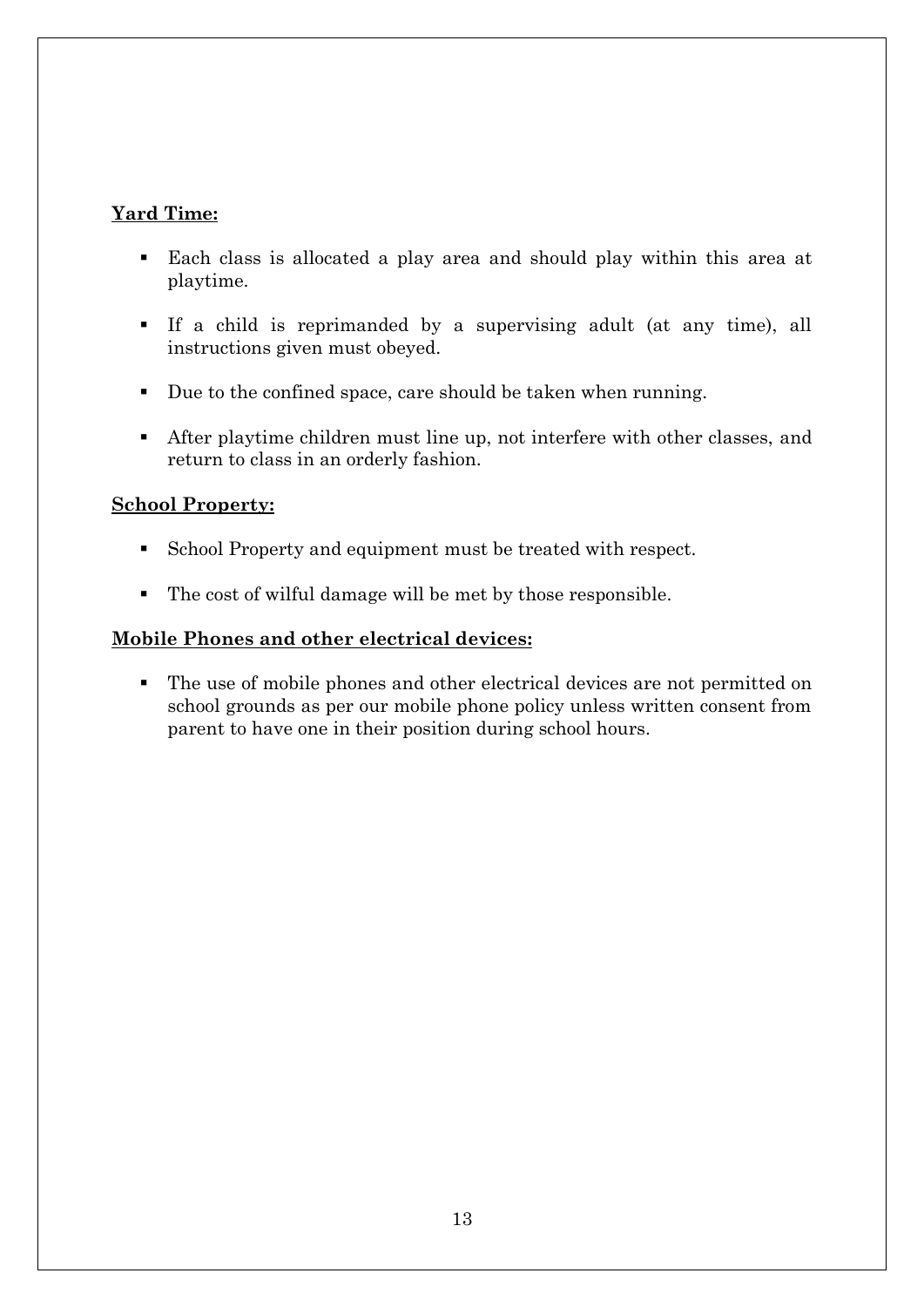# **GENERAL INFORMATION**

### **Lunches:**

- A Healthy Lunchbox Policy is in place contents of the lunch box should not include hot drinks/soup, fizzy drinks, chocolate, sweets, crisps or food with additives or preservatives, which can affect children's behaviour.
- Chewing Gum is strictly forbidden.
- Glass bottles may not be brought to school for safety reasons.
- Some lunch may be taken outside at "first" break.
- Lunch is eaten in the classroom, and if a child has still not finished lunch within the 10 minute allocated eating time, he/she may take it out to the playground.

### **Birthday Treats:**

Each child's birthday is celebrated by birthday wishes, singing and other "non-food" based treats such as a home work pass or sticker.

Birthday treats for sharing are permitted on Fridays (individually packed treats only eg. packet of jellies or small bar). Please be reminded of our healthy lunchbox policy.

#### **Contacting Home:**

- If lunch or sports equipment etc. is forgotten, parents will be notified by email or phone call.
- The school phone may be used for URGENT contact where the need arises. To avoid abuse of this necessary facility, it is at the teacher's discretion.
- Any children who have not been collected within 10 minutes of home time will remain under supervision and parental contact will be organised by the teacher on duty.
- During school related "off site" activities school outings, hockey, football and basketball, etc. mobile phones may only be used with the permission of the supervising adult.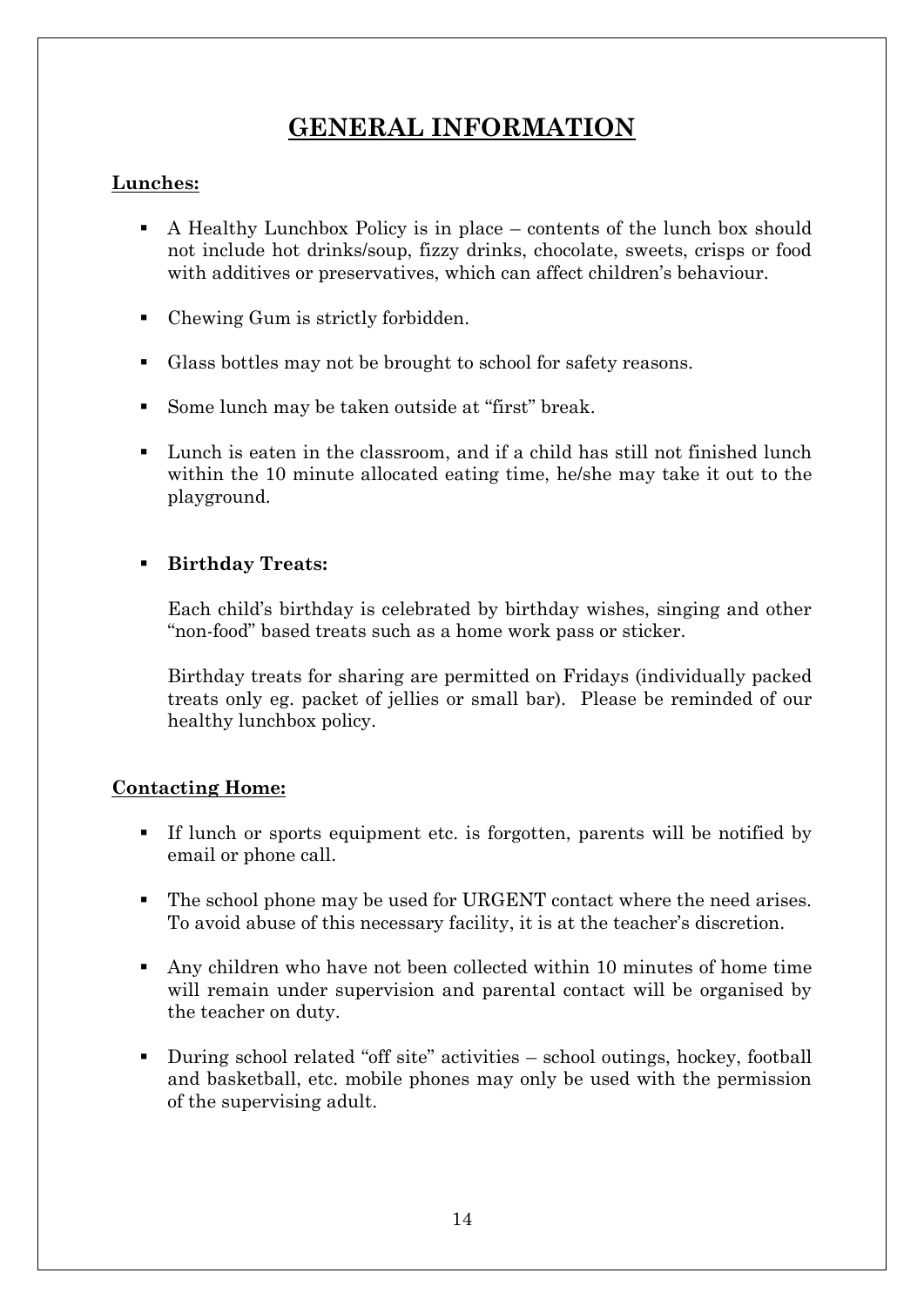### **In Case of Accidents:**

- A child involved in any accident or who is hurt in any way must report or be reported to the Adult on Duty.
- The teacher will follow agreed school policy.
	- 1. First Aid will be administered by a staff member.
		- a. An accident form will be issued to the child if a serious injury or head injury and details recorded in Aladdin.
	- 2. Parents/guardians will be contacted immediately where required.

Please ensure the school is **notified immediately** of any changes to your emergency contact details.

### **Medical:**

- If medicine for an ongoing long term illness is to be administered during school hours, parents/guardians **must** notify the Principal as a representative of the Board of Management and an Indemnity form **must be signed.**
- If medicine must be administered on a once off occasion, parents must inform the teacher/Principal verbally or via email and the medicine will be stored in the Principal's office e.g. Neurofen or Calpol and administered by the Principal.
- Any infectious or contagious illness or disease must be reported to the School immediately. The Principal will notify the parent/guardian body of same.

### **Extended Absences:**

- Under the terms of the Children's Welfare Act (2000):
	- $\triangleright$  It is mandatory for the School to notify the National Educational Welfare Board of any absence which exceeds twenty days in the school year. The parent/guardian of the child will be notified in writing by the Principal prior to this report being lodged to the N.E.W.B.
	- The school is obliged "to promote and foster…an environment that encourages children to attend school and participate fully in the life of the school".
- When a pupil is absent due to a prolonged illness or other extenuating circumstances, the class teacher will then, when possible, liaise with the parent/guardian and devise an appropriate programme of work.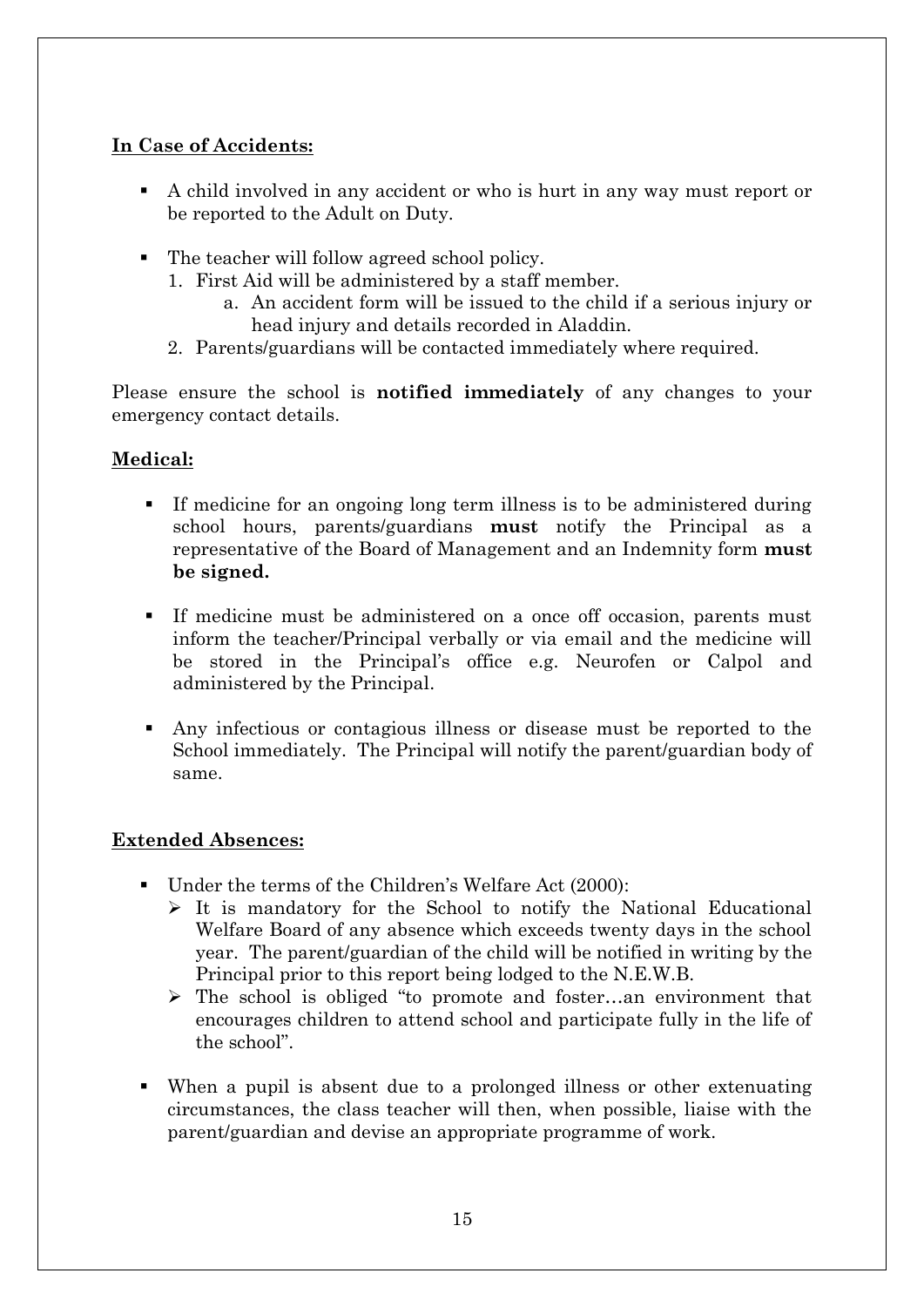- If a period of erratic attendance or punctuality is noted, the Principal will contact the parents/guardians.
- Parents/guardians who choose to remove their children during term time for reasons other than illness or urgent family reasons, do so in the knowledge that their child will be missing out on the delivery of the school curriculum during their absence.
- Teachers will, on request, outline some of the topics to be covered during this absence, but will not check or correct any of the work undertaken by the pupil during their absence.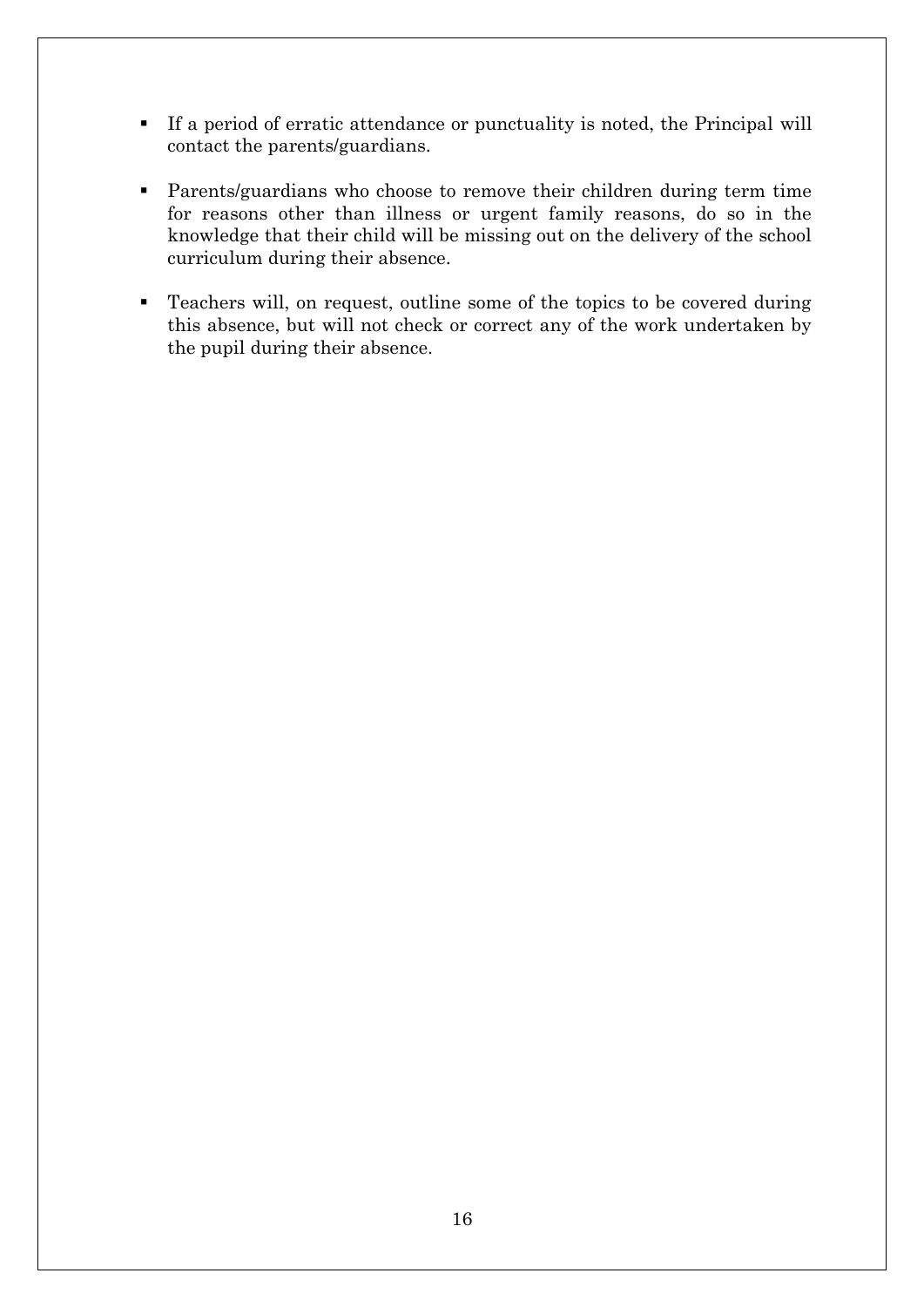# **APPENDIX 1:**

#### **BOARD OF MANAGEMENT DISCIPLINARY PROCEDURES**

- Any sanctions in this category pertain to misbehaviour deemed sufficiently serious for the Board of Management to become involved in tandem with the Principal and/or Deputy Principal and/or senior member of staff. These sanctions may involve suspension or expulsion.
- Sanctions may be applied by the Principal and/or Deputy Principal and/or senior member of staff and if necessary the Chairperson of the Board of Management.
- Communication with parents/guardians will be verbal or by letter depending on the circumstances. The Class Teacher/Principal/Chairperson will meet with the parents/guardians at the earliest possible opportunity.
- If the parents/guardians and where appropriate, the pupil, do not give an undertaking that the pupil will behave in an acceptable manner in the future, the pupil may be suspended for a temporary period. Suspension will be in accordance with the National Education Welfare Board 2008, "Developing a Code of Behaviour : Guidelines for Schools"
- This provides for an initial period of suspension followed by a further period of suspension if the situation is not resolved.
- In the case of gross misbehaviour, the Board may authorise the Chairperson and/or the Principal to sanction an immediate suspension pending discussion of the matter with the parents/guardians.
- Expulsion will be considered, where appropriate, in accordance with National Education Welfare Board 2008, "Developing a Code of Behaviour : Guidelines for Schools".

Parents/guardians will be advised of their right to appeal this decision and an outline of the procedures involved will be given. Written submission on reasons for appeal by Parents/guardians will be forwarded to the Chairperson, Board of Management.

Written submission on reasons for appeal by parents/guardians will be forwarded to the Chairperson, Board of Management.

In the case where a child is believed to be experiencing emotional and behavioural issues, the school may recommend parents/guardians to have the